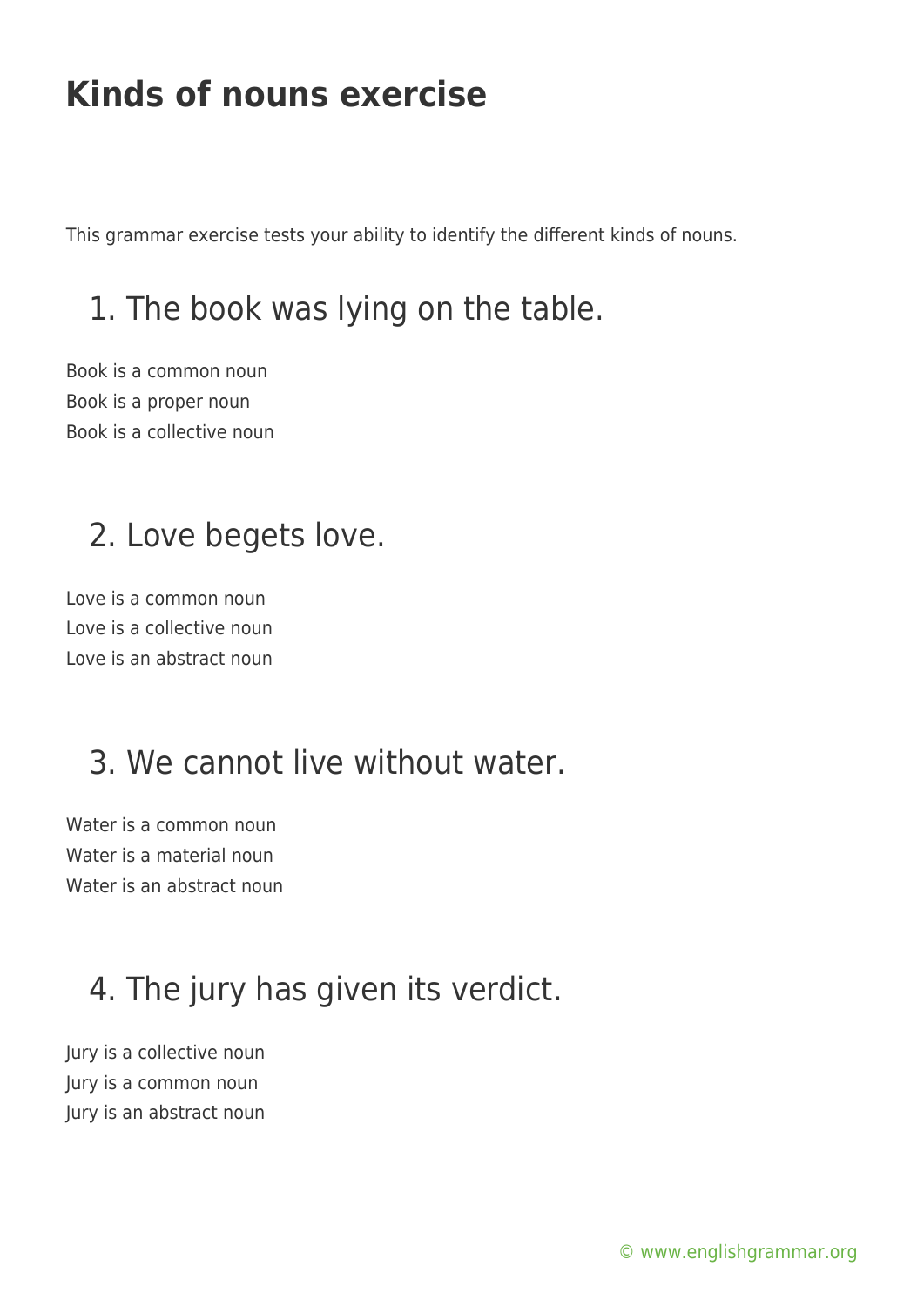#### 5. The Hindus regard Krishna as an incarnation of Lord Vishnu.

Hindus is a common noun Hindus is a proper noun Hindus is an abstract noun

#### 6. Alcohol is injurious to health.

Health is a common noun Health is an abstract noun Health is a proper noun

#### 7. Smoking is a bad habit.

Habit is a common noun Habit is a proper noun Habit is an abstract noun

## 8. Wild animals live in forests.

Animals is a common noun Animals is a proper noun Animals is an abstract noun

[© www.englishgrammar.org](https://www.englishgrammar.org/)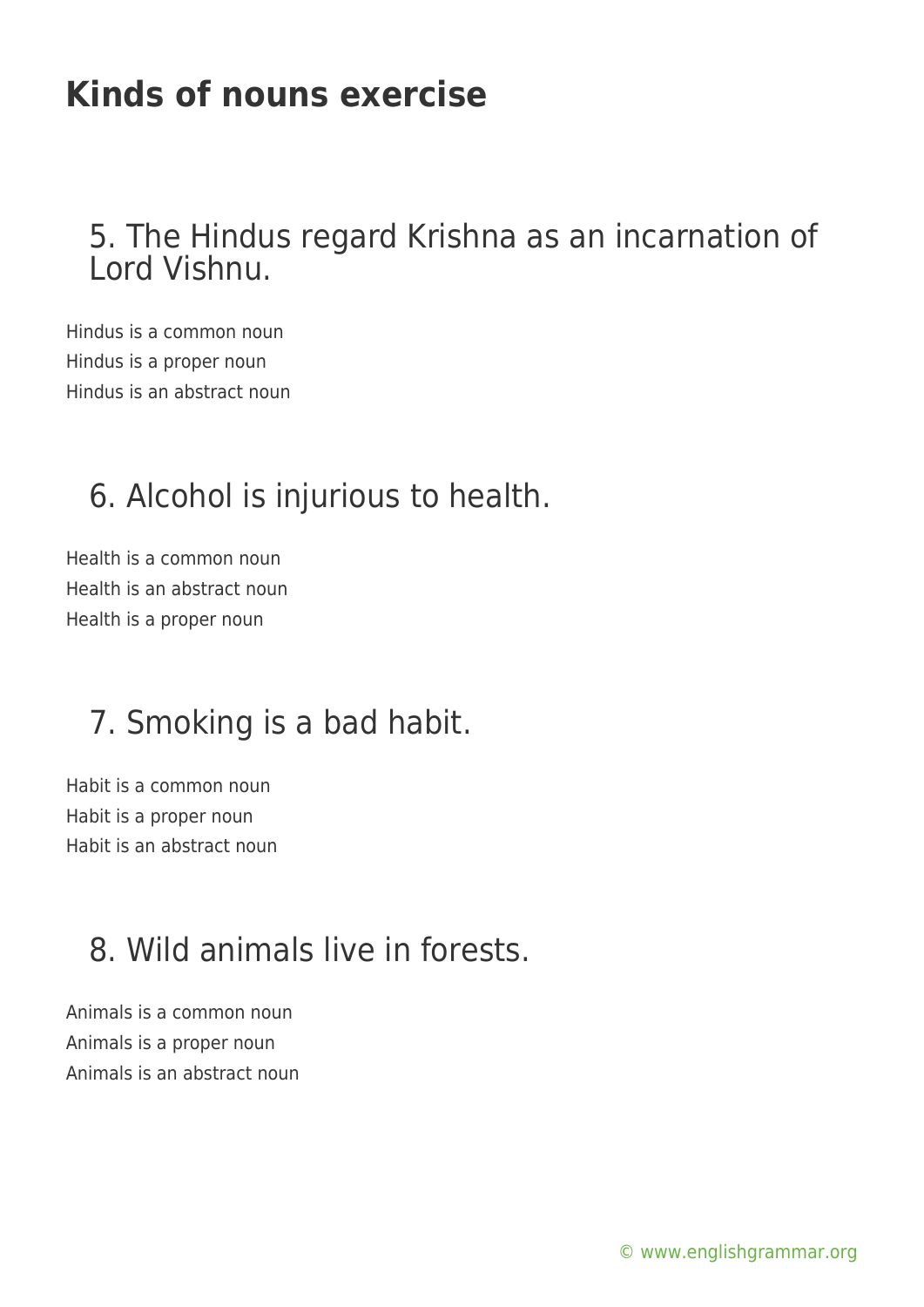## 9. The childhood of Peter was full of misery.

Childhood is a common noun Childhood is an abstract noun Childhood is a proper noun

#### 10. All the girls were singing.

Girls is a common noun Girls is a proper noun Girls is an abstract noun

## 11. Gold is a precious metal.

Gold is a proper noun Gold is an abstract noun Gold is a material noun

## 12. Rice is the staple food of South Indians.

Rice is a common noun Rice is a material noun Rice is an abstract noun

[© www.englishgrammar.org](https://www.englishgrammar.org/)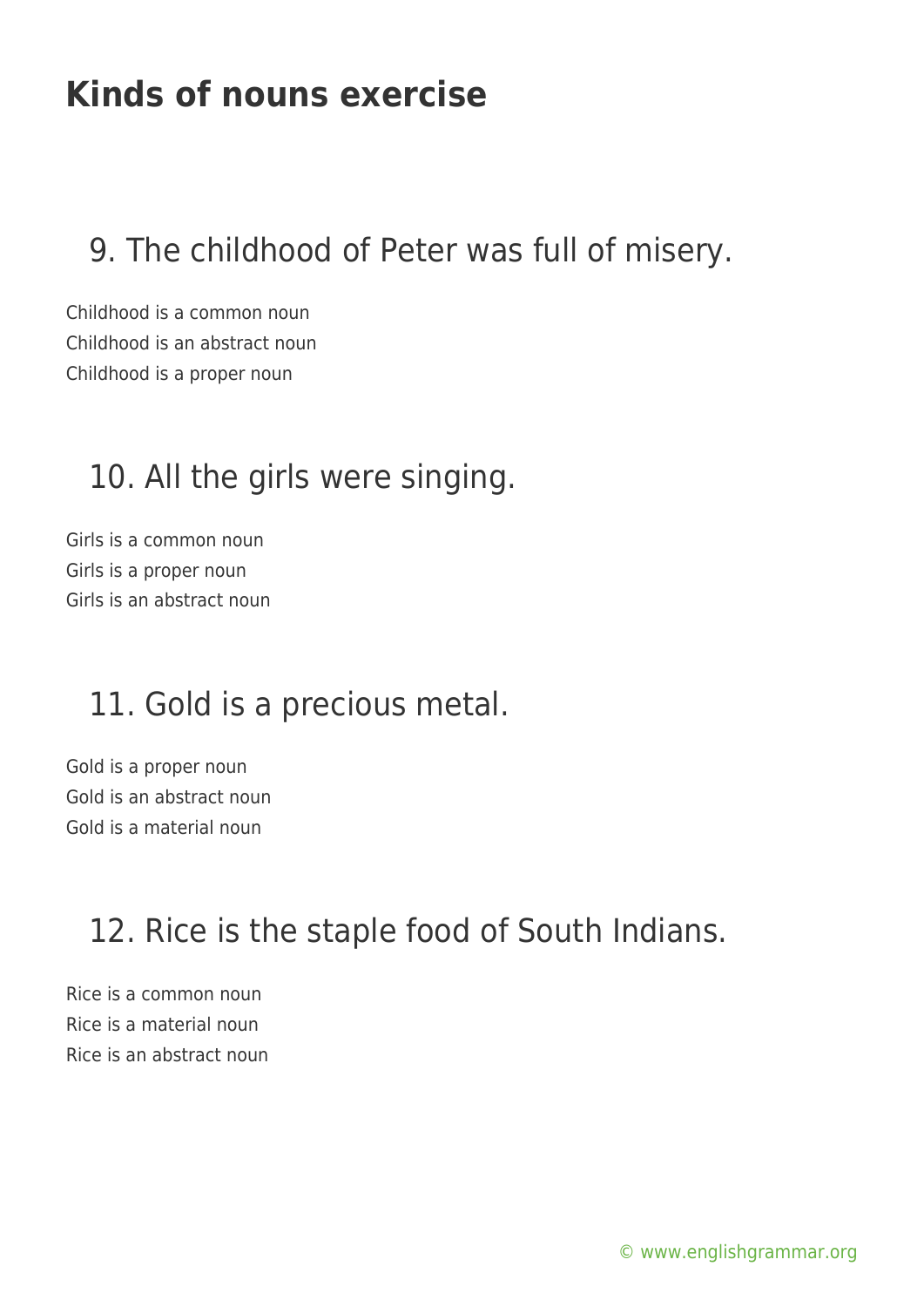#### 13. The earth moves round the sun.

Earth is a common noun Earth is an abstract noun Earth is a proper noun

#### Answers

1. The book was lying on the table. (book – common noun; table – common noun)

2. Love begets <u>love</u>. (love - abstract noun)

3. We cannot live without water. (water – material noun)

4. The jury has given its verdict. (jury - collective noun; verdict - abstract noun)

5. The Hindus regard Krishna as an incarnation of Lord Vishnu. (Hindus - proper noun; Krishna – proper noun; incarnation – common noun; Vishnu – proper noun)

6. Alcohol is injurious to health. (alcohol – material noun; health – abstract noun)

7. Smoking is a bad habit. (habit – abstract noun)

8. Wild animals live in forests. (animals – common noun; forests – common noun)

9. The childhood of Peter was full of misery. (childhood - abstract noun; Peter - proper noun; misery – abstract noun)

10. All the girls were singing. (girls – common noun)